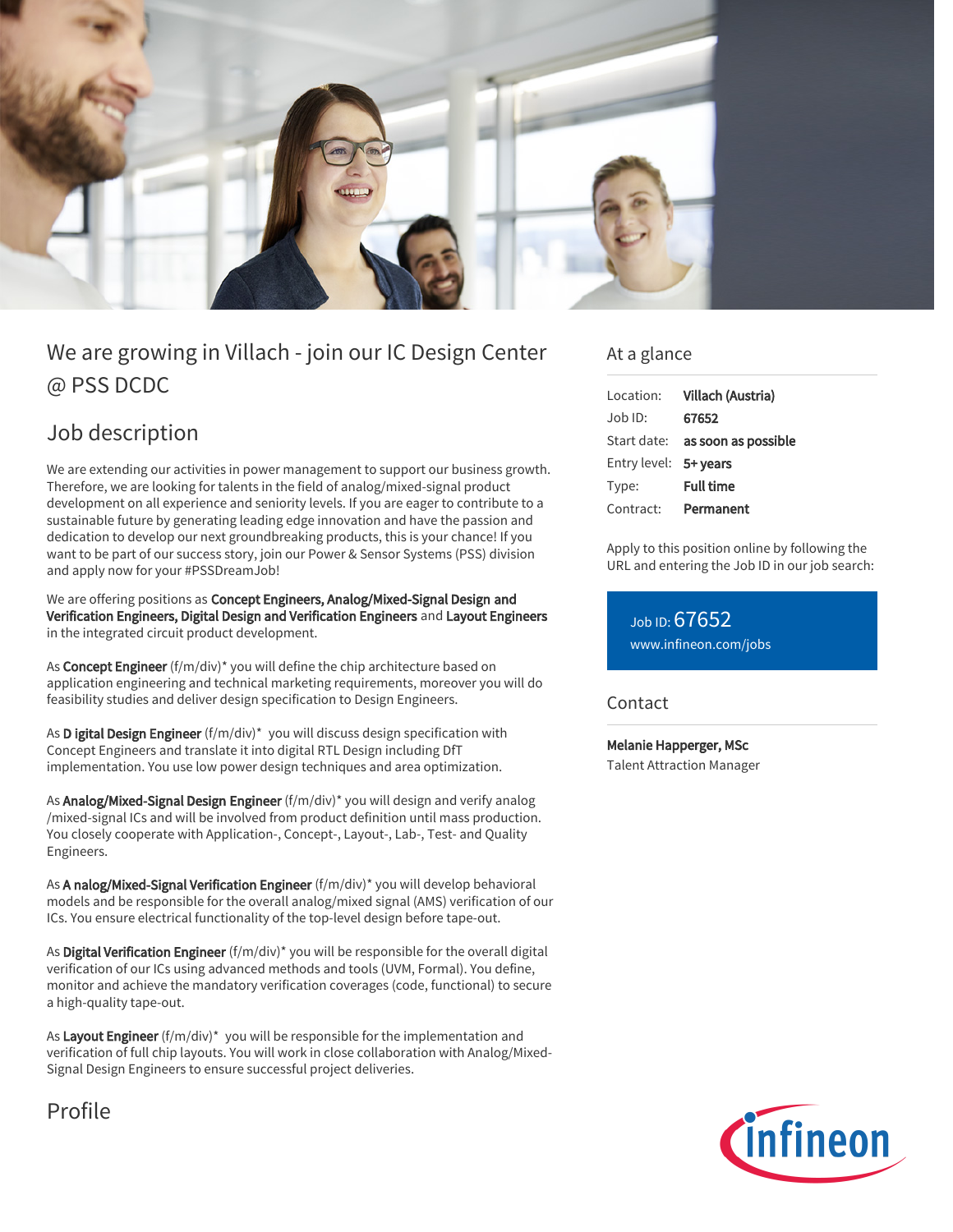You describe yourself as an ambitious team player with experience in IC product development and leadership skills. You use systematic approaches for straightforward problem solving and you are strong in communication and in establishing networks in and around your working environment. Join us now and develop cutting-edge quality products for power management applications - you will detect current trends, deduce potential improvements and generate best results through teamwork. Are you in?

If you fulfill the following criteria, we strongly encourage you to apply:

- A university degree in Electrical Engineering, Microelectronics, Physics or equivalent
- **Experience** (no upper limit) in analog/mixed-signal design or layout or verification
- Excellent English language skills

We offer competitive salaries and additional benefits based on your performance, experience and qualification. The employment is in accordance with the collective salary and wage agreement for employees of the electrical and electronics industry, employment group G-J (https://www.feei.at/wp-content/uploads/2021/04/minimumsalaries-white-collar-workers-2021.pdf). The monthly salary is paid 14 times p.a. We offer a higher compensation depending on your expertise and skills.

## Benefits

• Villach: Coaching, mentoring networking possibilities; Wide range of training offers & planning of career development; International assignments; Different career paths: Project Management, Technical Ladder, Management & Individual Contributor; Flexible working conditions; Home office options; Part-time work possible (also during parental leave); Sabbatical; Child care in Villach & Klagenfurt; On-site social counselling and works doctor; Health promotion programs; On-site canteen; Private insurance offers; Wage payment in case of sick leave; Corporate pension benefits; Flexible transition into retirement; Performance bonus; Accessibility, access for wheelchairs

## Why Us

#### Part of your life. Part of tomorrow.

We make life easier, safer and greener – with technology that achieves more, consumes less and is accessible to everyone. Microelectronics from Infineon is the key to a better future. Efficient use of energy, environmentally-friendly mobility and security in a connected world – we solve some of the most critical challenges that our society faces while taking a conscientious approach to the use of natural resources.

#### – Power & Sensor Systems (PSS) drives leading-edge power management, sensing and data transfer capabilities –

Infineon PSS semiconductors play a vital role in enabling intelligent power management, smart sensitivity as well as fast and reliable data processing in an increasingly digitalized world. Our leading-edge power devices make chargers, adapters, power tools and lighting systems smarter, smaller, lighter and more energyefficient. Our trusted sensors increase the context sensitivity of "things" and systems such as HMI, and our RF chips power fast and reliable data communication. [Click here](https://www.infineon.com/cms/en/careers/working-at-infineon/PSSDreamJob/) for more information about working at PSS with interesting employee and management insights and an overview with more #PSSDreamJobs.

At Infineon in Villach you shape the technologies of tomorrow and work in an international environment with more than 3600 colleagues from over 60 nations. Your personal contribution will be valued and appreciated as the cornerstones of our success. And all that in beautiful surroundings which guarantee a high quality of life.



The City of Villach is located in the center of Carinthia, Austria's southernmost province,